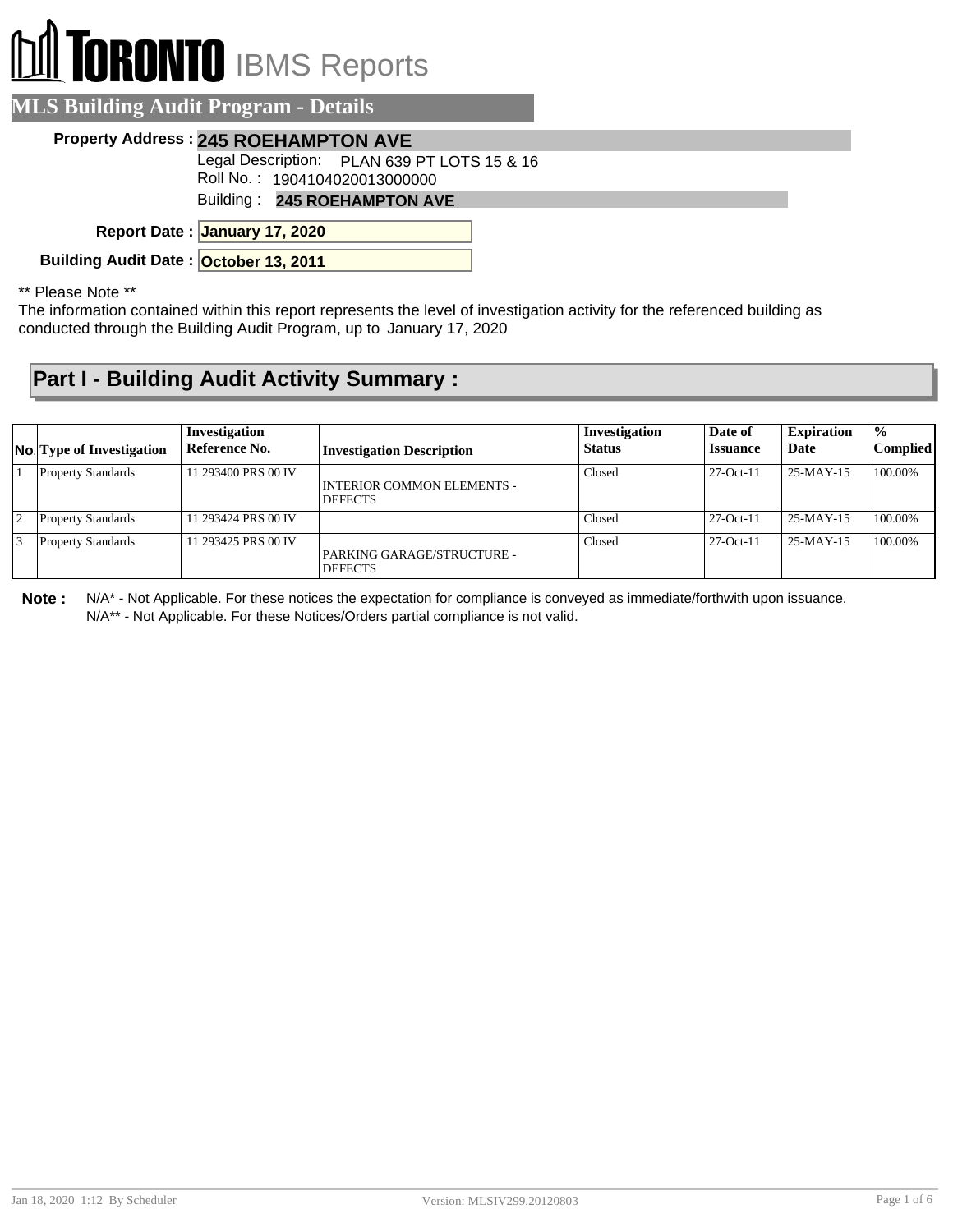## **Part II - Building Audit Details for Property Standards Orders :**

| Type of<br>No. Investigation | ∣Investiɑation<br>Reference No. | <b>Investigation Description</b> | <b>Investigation Date of</b><br><b>Status</b> | <b>I</b> ssuance | Expiration<br>∣Date | <b>Next Scheduled</b><br><b>Inspection Date</b> |
|------------------------------|---------------------------------|----------------------------------|-----------------------------------------------|------------------|---------------------|-------------------------------------------------|
| Property Standards           | 111 293424 PRS 00 IVI           |                                  | Closed                                        | 27-Oct-11        | 25-MAY-15!          | 29-Sep-16                                       |

**No. of defects contained within the Order :**

**No. of defects that remain outstanding :**



|                   | <b>Deficiency Details</b>                                                                                                                                                                                                                                                                                                                                                                                                                                                                                                                                                                                                |                             |               |
|-------------------|--------------------------------------------------------------------------------------------------------------------------------------------------------------------------------------------------------------------------------------------------------------------------------------------------------------------------------------------------------------------------------------------------------------------------------------------------------------------------------------------------------------------------------------------------------------------------------------------------------------------------|-----------------------------|---------------|
| No.               | <b>Violation/Defect</b>                                                                                                                                                                                                                                                                                                                                                                                                                                                                                                                                                                                                  | Location                    | <b>Status</b> |
|                   | The fence, screen and/or other enclosure around or on the property is not being maintained in a<br>structurally sound and/or plumb condition.                                                                                                                                                                                                                                                                                                                                                                                                                                                                            | Exterior                    | Closed        |
| 2                 | The property has not been repaired in accordance with the standards, namely: Steel post base                                                                                                                                                                                                                                                                                                                                                                                                                                                                                                                             | Exterior                    | Closed        |
| 3                 | The property has not been repaired in accordance with the standards, nmaely :<br>Damaged/deteriorated curbs                                                                                                                                                                                                                                                                                                                                                                                                                                                                                                              | Exterior                    | Closed        |
| 4                 | Exterior window(s) with broken/cracked glass.                                                                                                                                                                                                                                                                                                                                                                                                                                                                                                                                                                            | <b>Exterior Of Building</b> | Closed        |
| 5                 | Attachment appurtenant to the building is not being maintained in good repair, namely, the conduit Exterior Of Building<br>for cable                                                                                                                                                                                                                                                                                                                                                                                                                                                                                     |                             | Closed        |
| 6                 | A window(s) which is capable of being opened, and is located in excess of two (2) metres from the Exterior Of Building<br>finished grade, is not equipped with safety devices which would prevent any opening greater than<br>one hundred (100) millimeters. A report is required to be submitted to the Officer for evaluation<br>and approval by a professional or other certified person confirming that acceptable safety devices<br>have been installed on all subject windows in an acceptable manner, and that the subject<br>windows are not capable of being opened in excess of one hundred (100) millimeters. |                             | Closed        |
| 7                 | Guard with a minimum height of 1,070 millimetres has not been provided at a raised floor where<br>the difference in level is more than 600 millimetres.                                                                                                                                                                                                                                                                                                                                                                                                                                                                  | Ramp                        | Closed        |
| 8                 | Required guard does not prevent the passage of a spherical object having a diameter more than<br>100 millimetres                                                                                                                                                                                                                                                                                                                                                                                                                                                                                                         | Ramp                        | Closed        |
| 9                 | The location and size of openings present a hazard as they are designed with members or<br>attachments between 140 millimetres and 900 millimetres above the level protected by the guard<br>which facilitate climbing.                                                                                                                                                                                                                                                                                                                                                                                                  | Ramp                        | Closed        |
| 10 <sup>1</sup>   | Height of the guard for the exit stairs are less than 920 millimetres measured vertically to the top<br>of the guard from a line drawn through the outside edges of the stair nosings.                                                                                                                                                                                                                                                                                                                                                                                                                                   | Stairway                    | Closed        |
| 11                | Height of the guard for the exit stairs are less than 920 millimetres measured vertically to the top<br>of the guard from a line drawn through the outside edges of the stair nosings, namely : Missing<br>guard                                                                                                                                                                                                                                                                                                                                                                                                         | Stairway                    | Closed        |
| $12 \overline{ }$ | Driveway(s) and/or similar areas not maintained.                                                                                                                                                                                                                                                                                                                                                                                                                                                                                                                                                                         |                             | Closed        |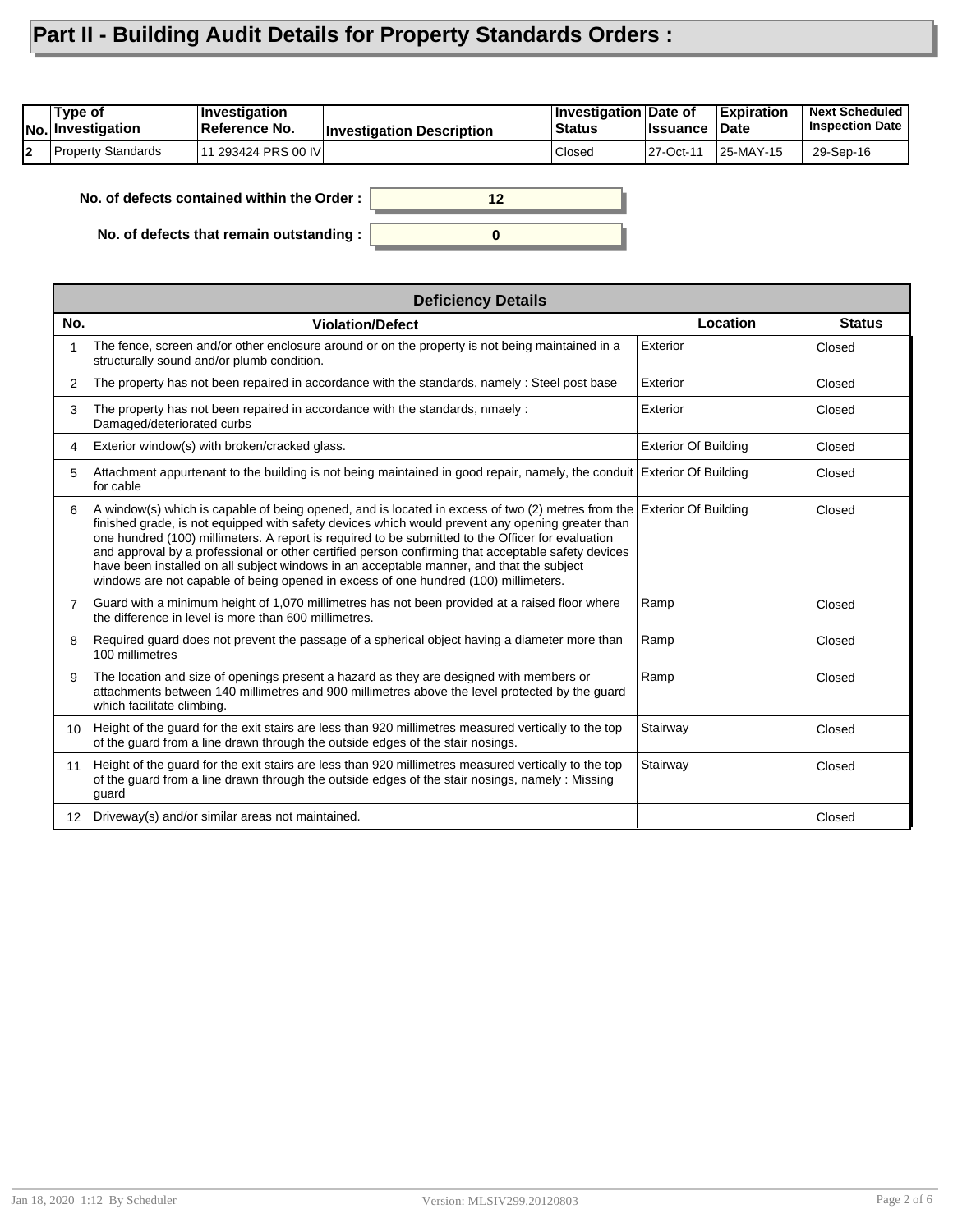|    | Type of<br><b>No.</b> Investigation | ∣Investiqation<br>Reference No. | <b>Investigation Description</b>                    | Investigation Date of<br><b>Status</b> | <b>Issuance Date</b> | <b>Expiration</b> | <b>Next Scheduled</b><br><b>Inspection Date</b> |
|----|-------------------------------------|---------------------------------|-----------------------------------------------------|----------------------------------------|----------------------|-------------------|-------------------------------------------------|
| l3 | <b>Property Standards</b>           | 11 293425 PRS 00 IVI            | <b>PARKING GARAGE/STRUCTURE -</b><br><b>DEFECTS</b> | Closed                                 | 27-Oct-11            | 25-MAY-15         | 11-Jan-18                                       |

| No. of defects contained within the Order :      |  |
|--------------------------------------------------|--|
| No. of defects that remain outstanding : $\vert$ |  |

|                   | <b>Deficiency Details</b>                                                                                                                                                                                                                                                                                                                                                |                          |               |
|-------------------|--------------------------------------------------------------------------------------------------------------------------------------------------------------------------------------------------------------------------------------------------------------------------------------------------------------------------------------------------------------------------|--------------------------|---------------|
| No.               | <b>Violation/Defect</b>                                                                                                                                                                                                                                                                                                                                                  | Location                 | <b>Status</b> |
|                   | The safe-exit door, the frame of a safe-exit door and the wall adjacent to the safe-exit door to a<br>distance of one (1) metre on both sides of the frame, and to a height of three (3) metres above the<br>floor or to the soffit above the bulkhead over the door is not the required coloured green.                                                                 | Underground Parking Area | Closed        |
| $\overline{2}$    | Alert signs are not prominently displayed on columns or walls 2.1 metres above the floor,<br>measured from the top of the sign to the floor, so that there is 1 alert sign for every 25 parking<br>stalls in the parking or storage garage, with the alert signs being evenly distributed in the parking<br>or storage garage, but located no more than 30 metres apart. | Underground Parking Area | Closed        |
| 3                 | The walls in the parking or storage garage are not impervious to water.                                                                                                                                                                                                                                                                                                  | Underground Parking Area | Closed        |
| 4                 | The parking or storage garage walls painted surface is not maintained in a state of good repair.                                                                                                                                                                                                                                                                         | Underground Parking Area | Closed        |
| 5                 | The parking or storage garage walls are not painted white from sixty (60) centimeters above floor<br>level.                                                                                                                                                                                                                                                              | Underground Parking Area | Closed        |
| 6                 | Small safe-exit arrows are not prominently displayed on columns or walls 1.5 metres above the<br>floor, measured from the center of the arrow to the floor; at least every ten (10) metres along the<br>safe-exit route; at all safe-exit route decision points along the safe-exit route; and wherever a<br>safe-exit route crosses a traffic aisle.                    | Underground Parking Area | Closed        |
| $\overline{7}$    | Large safe-exit arrows are not displayed on safe-exit doors 1.5 metres above the floor, measured<br>from the center of the arrow to the floor, with the arrow pointing down.                                                                                                                                                                                             | Underground Parking Area | Closed        |
| 8                 | Immediate action has not been taken to eliminate an unsafe condition, namely : Missing protective<br>cover                                                                                                                                                                                                                                                               | Underground Parking Area | Closed        |
| 9                 | The parking or storage garage ceiling are not painted white.                                                                                                                                                                                                                                                                                                             | Underground Parking Area | Closed        |
| 10                | Lighting in a garage is provided at less than 50 lux.                                                                                                                                                                                                                                                                                                                    | Underground Parking Area | Closed        |
| 11                | The parking or storage garage walls from floor level to a height of sixty (60) centimeters are not<br>painted black.                                                                                                                                                                                                                                                     | Underground Parking Area | Closed        |
| $12 \overline{ }$ | The parking or storage garage is used to keep junk or rubbish.                                                                                                                                                                                                                                                                                                           | Underground Parking Area | Closed        |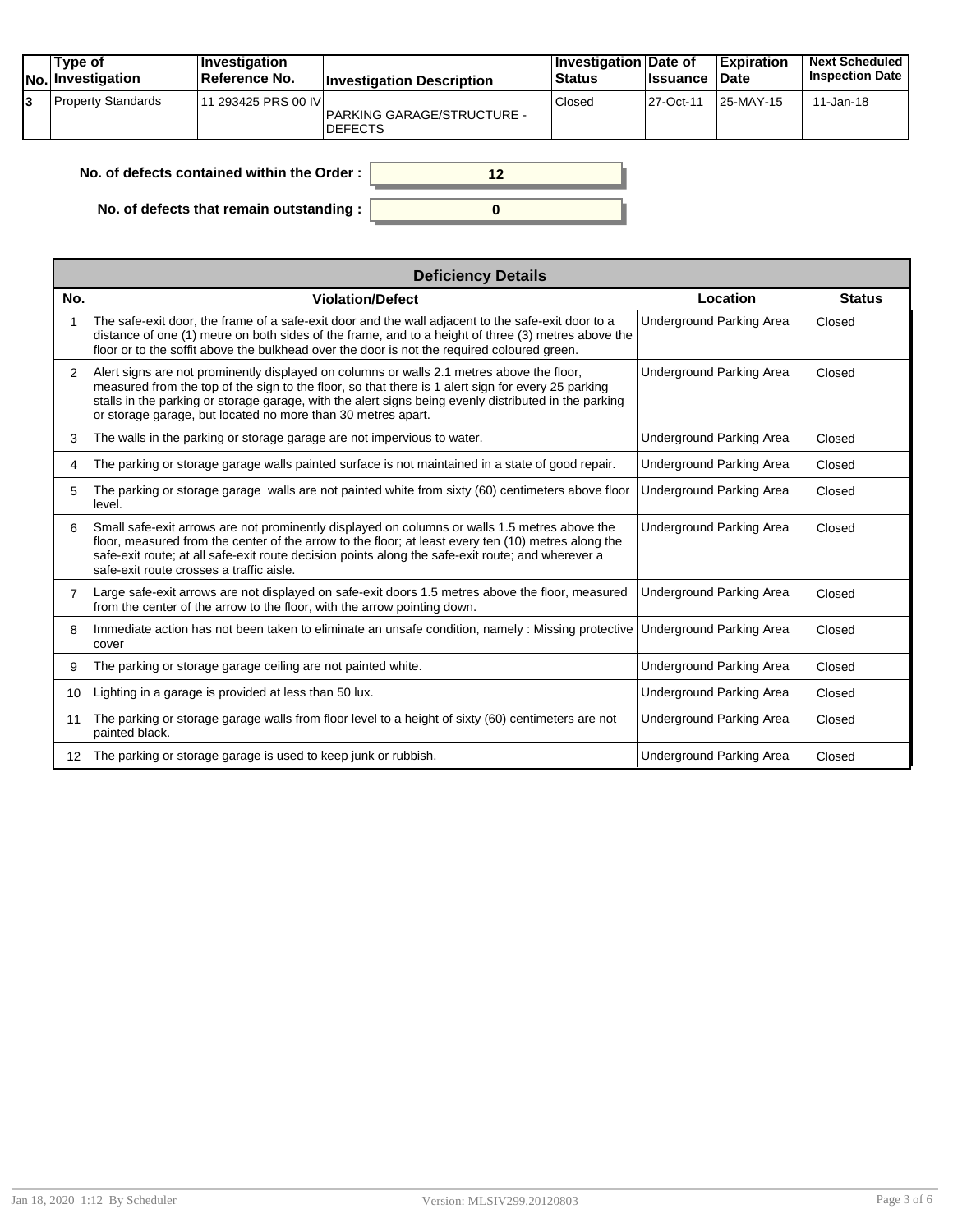| Type of<br><b>No. Investigation</b> | <b>Investigation</b><br>Reference No. | <b>Investigation Description</b>                    | Investigation Date of<br>Status | ∣Issuance | <b>Expiration</b><br><b>Date</b> | <b>Next Scheduled</b><br><b>Inspection Date</b> |
|-------------------------------------|---------------------------------------|-----------------------------------------------------|---------------------------------|-----------|----------------------------------|-------------------------------------------------|
| <b>Property Standards</b>           | 11 293400 PRS 00 IVI                  | <b>INTERIOR COMMON ELEMENTS -</b><br><b>DEFECTS</b> | Closed                          | 27-Oct-11 | 25-MAY-15                        | 22-Jun-17                                       |

| No. of defects contained within the Order : $\ $ | 39 |
|--------------------------------------------------|----|
|                                                  |    |
| No. of defects that remain outstanding : $\vert$ |    |

|                 | <b>Deficiency Details</b>                                                                                                                                                                                                                              |                    |               |  |  |  |  |  |
|-----------------|--------------------------------------------------------------------------------------------------------------------------------------------------------------------------------------------------------------------------------------------------------|--------------------|---------------|--|--|--|--|--|
| No.             | <b>Violation/Defect</b>                                                                                                                                                                                                                                | Location           | <b>Status</b> |  |  |  |  |  |
| 1               | Ceiling not maintained free of holes, cracks, damaged and deteriorated materials. Namely:<br>Remove water stained ceiling tiles                                                                                                                        | 14th Floor         | Closed        |  |  |  |  |  |
| 2               | Wall(s) not maintained free of holes, cracks, damaged and deteriorated materials. Namely: 14th<br>floor. Rubber material used for baseboard trim needs to be secured to the wall.                                                                      | 14th Floor         | Closed        |  |  |  |  |  |
| 3               | Interior door(s), frames(s), glass pane(s), and/or hardware not maintained in good repair. Namely:<br>14th floor. Storage room door. Broken self closer on door.                                                                                       | 14th Floor         | Closed        |  |  |  |  |  |
| 4               | Floor and/or floor covering not kept free from debris or discarded materials. Namely: Basement<br>Level. Clear shopping carts and stored materials from under the stairs.                                                                              | <b>Basement</b>    | Closed        |  |  |  |  |  |
| 5               | Required guard does not prevent the passage of a spherical object having a diameter more than<br>100 millimetres. Namely: Boiler room. Landing and stair guards.                                                                                       | <b>Boiler Room</b> | Closed        |  |  |  |  |  |
| 6               | Extension cords or other extensions are used as a permanent wiring system. Namely: Remove<br>electrical cord used for permanent wiring. Provide a hard wire outlet connection.                                                                         | <b>Boiler Room</b> | Closed        |  |  |  |  |  |
| $\overline{7}$  | Height of the guard for the exit stairs are less than 1,070 millimetres around landings. Namely:<br>Landing Guards.                                                                                                                                    | <b>Boiler Room</b> | Closed        |  |  |  |  |  |
| 8               | Floor(s) and/or floor covering(s) not maintained free from trip or other hazardous condition.<br>Namely: Clean and clear all debris and discarded materials from the floor of the boiler room.                                                         | <b>Boiler Room</b> | Closed        |  |  |  |  |  |
| 9               | Lighting in a service room is provided at less than 200 lux. Namely: Boiler Room. Upgrade lighting<br>to 200 lux as required.                                                                                                                          | <b>Boiler Room</b> | Closed        |  |  |  |  |  |
| 10              | Exit, public corridor or corridor is not equipped to provide illumination to an average level of not<br>less than 50 lux at floor or tread level. Namely: Average lighting in hallways are below 50 Lux.<br>Upgrading is required.                     | Hall               | Closed        |  |  |  |  |  |
| 11              | Ceiling not maintained free of holes, cracks, damaged and deteriorated materials. Namely:<br>Laundry Room Washroom. Repair holes in ceiling. Repair door to washroom. Door finish needs<br>painting.                                                   | Laundry Area       | Closed        |  |  |  |  |  |
| 12 <sup>°</sup> | Previously finished surface(s) in the public area of the property are not renewed or refinished,<br>when necessary, to maintain a similar appearance. Namely: Laundry Room. Repair wall area with<br>cracked paint finish.                             | Laundry Room       | Closed        |  |  |  |  |  |
| 13              | The electrical receptacle are not maintained in a safe and complete condition. Namely: Laundry<br>Room. Electrical receptacle outlets are on the floor. Should be properly installed on the wall.                                                      | Laundry Room       | Closed        |  |  |  |  |  |
| 14              | Previously finished wall(s) in the public area of the property is not maintained in good repair.<br>Namely: Lobby Area. Repair damaged wall paper. Repair hole in ceiling. Replaster and paint as<br>required.                                         | Lobby              | Closed        |  |  |  |  |  |
| 15              | Interior door(s), frames(s), glass pane(s), and/or hardware not maintained in good repair. Namely:<br>Repair broken glass in front lobby door.                                                                                                         | Lobby              | Closed        |  |  |  |  |  |
| 16              | An emergency contact sign is not posted and maintained in a prominent place in the front lobby or<br>entrance to the building.                                                                                                                         | Lobby              | Closed        |  |  |  |  |  |
| 17              | Emergency contact sign does not indicate current name, address and telephone number of the<br>person responsible for the property and the name and telephone number of the authorized person<br>to contact in case of an emergency on a 24 hour basis. | Lobby              | Closed        |  |  |  |  |  |
| 18              | The emergency contact sign is not in lettering of not less than 12.7 millimetres in height.                                                                                                                                                            | Lobby              | Closed        |  |  |  |  |  |
| 19              | Ceiling not maintained free of holes, cracks, damaged and deteriorated materials. Namely: Locker<br>Room. Repair holes in ceiling. Exposed reinforcing bar in the ceiling to be covered with concrete.<br>Repair active water leak on ceiling.         | Locker Room        | Closed        |  |  |  |  |  |
| 20              | Floor(s) and/or floor covering(s) not maintained free from trip or other hazardous condition.<br>Namely: Locker Rooms. Clear debris and discarded items from aisleways.                                                                                | Locker Room        | Closed        |  |  |  |  |  |
| 21              | Extension cords or other extensions are used as a permanent wiring system. Namely: Locker<br>Room. Remove electrical extension cord on plumbing pipe in locker room.                                                                                   | Locker Room        | Closed        |  |  |  |  |  |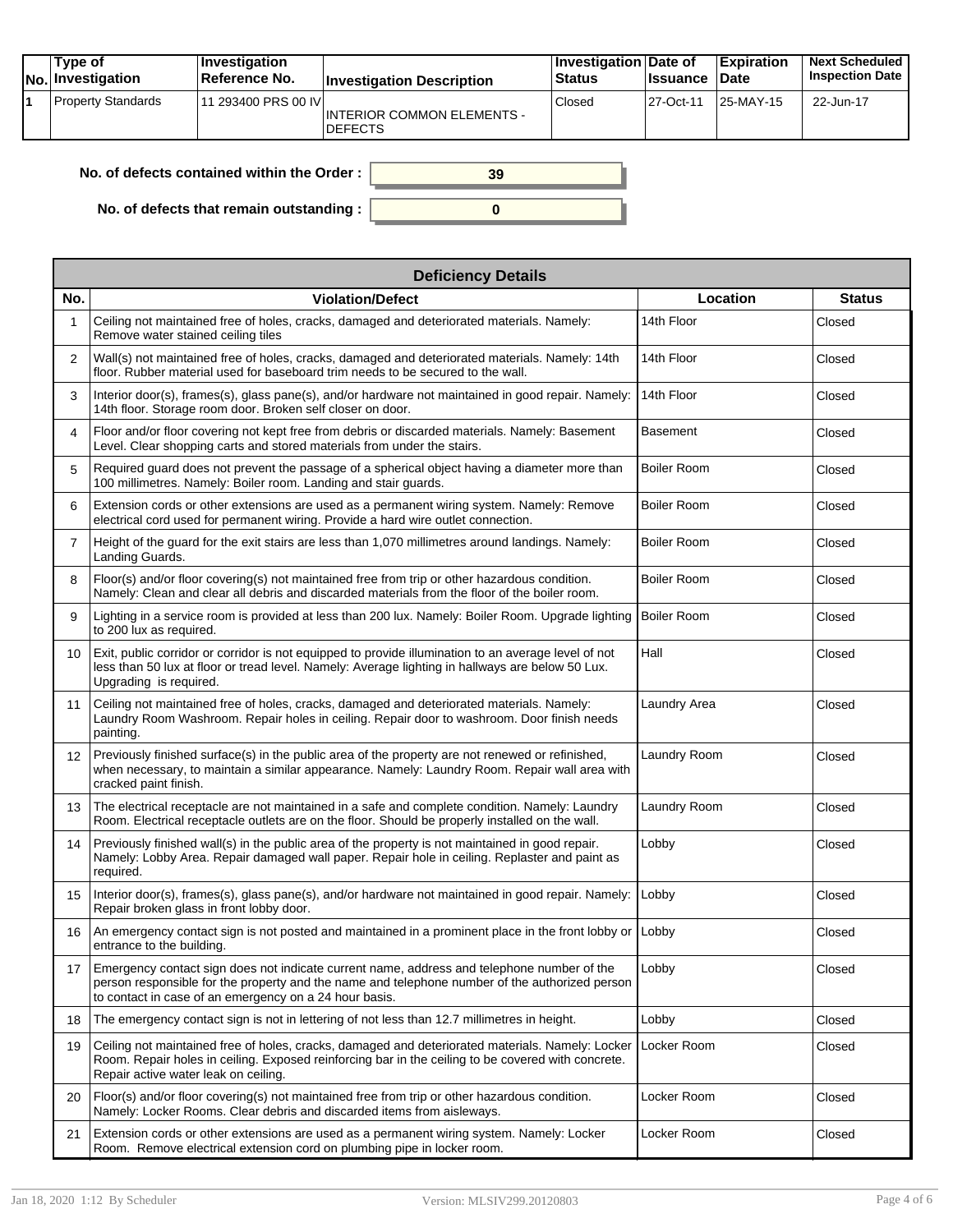| 22 | Lighting in a storage room is provided at less than 50 lux. Namely: Upgrade lighting in locker<br>room.                                                                                                                                                                                                                                   | Locker Room                | Closed |
|----|-------------------------------------------------------------------------------------------------------------------------------------------------------------------------------------------------------------------------------------------------------------------------------------------------------------------------------------------|----------------------------|--------|
| 23 | Guard with a minimum height of 1,070 millimetres has not been provided around a roof to which<br>access is granted for other than maintenance purposes. Namely: Repair damaged pressure<br>treated roof barrier at penthouse level.                                                                                                       | Roof Of Building           | Closed |
| 24 | The (verandah, porch, deck, loading dock, ramp, balcony, fire escape or other similar structure,<br>and/or other appurtenant attachment) and/or the supporting structural member(s) is not being<br>maintained free from defects and/or hazards. Namely: Roof Deck. Clear all discarded materials<br>and debris from the roof deck level. | Roof Of Building           | Closed |
| 25 | Previously finished surface(s) in the public area of the property are not renewed or refinished,<br>when necessary, to maintain a similar appearance. Namely: 14th and 12th floor storage room<br>door, inside surface needs painting.                                                                                                    | Storage Room               | Closed |
| 26 | Previously finished wall(s) in the public area of the property are not renewed or refinished, when<br>necessary, to maintain a similar appearance. Namely: All plaster repairs on the walls of stairways<br>and hallways are required to be painted.                                                                                      | <b>Throughout Building</b> | Closed |
| 27 | Garbage chute is not maintained in a clean and odour free condition. Namely: Garbage chute<br>system needs to be power washed throughout building.                                                                                                                                                                                        | <b>Throughout Building</b> | Closed |
| 28 | Floor and/or floor covering not kept in a clean and sanitary condition. Namely: Floor landings and<br>stairs are required to painted throughout building in the stairways.                                                                                                                                                                | <b>Throughout Building</b> | Closed |
| 29 | Floor(s) and/or floor covering(s) not maintained free from trip or other hazardous condition.<br>Namely: Remove all floor mats in the hallways throughout building. Trip Hazard.                                                                                                                                                          | <b>Throughout Building</b> | Closed |
| 30 | Previously finished surface(s) in the public area of the property is not maintained in good repair.<br>Namely: Where the wall area around the garbage chute is cracked and deteriorated. Repairs are<br>required.                                                                                                                         | <b>Throughout Building</b> | Closed |
| 31 | Lighting in a service stairway is provided at less than 50 lux.                                                                                                                                                                                                                                                                           | <b>Throughout Building</b> | Closed |
| 32 | The handrails and/or other appurtenant attachments and/or their supporting structural members<br>are not maintained in good repair. Namely: Handrails. Repair all handrails that are not secured<br>properly to the walls of the public stairway throughout the building.                                                                 | <b>Throughout Building</b> | Closed |
| 33 | Floor and/or floor covering not kept free from holes, stains, rubbish and debris. Namely: All carpet<br>that is stained or marked throughout the building needs to be cleaned or replaced.                                                                                                                                                | <b>Throughout Building</b> | Closed |
| 34 | Floor and/or floor covering not kept free from holes, stains, rubbish and debris. Namely: All<br>Electrical Rooms. Close off holes in the ceiling and clean the floor.                                                                                                                                                                    | Throughout building        | Closed |
| 35 | The handrails and/or other appurtenant attachments and/or their supporting structural members<br>are not maintained in good repair. Namely: Missing handrail between 10th and 9th floors.                                                                                                                                                 |                            | Closed |
| 36 | Lighting in a service room is provided at less than 200 lux. Namely: Lighting in the Fan Belt<br>Service room is well below the required 200 Lux. Upgrading is required.                                                                                                                                                                  |                            | Closed |
| 37 | Wall(s) not maintained free of holes, cracks, damaged and deteriorated materials. Namely: 2nd to<br>1st floor stairwell wall. Deteriorated/damaged wall surface. Repairs required.                                                                                                                                                        |                            | Closed |
| 38 | Wall(s) not maintained free of holes, cracks, damaged and deteriorated materials. Namely: Fire<br>Detection Room. Clear all discarded items from the floor. Repair hole in wall with concrete or<br>other fire protection materials.                                                                                                      |                            | Closed |
| 39 | The Fan Belt Room is not maintained and/or kept clean in accordance with the standards.<br>Namely: Clean and clear all debris and discarded materials from the room.                                                                                                                                                                      |                            | Closed |